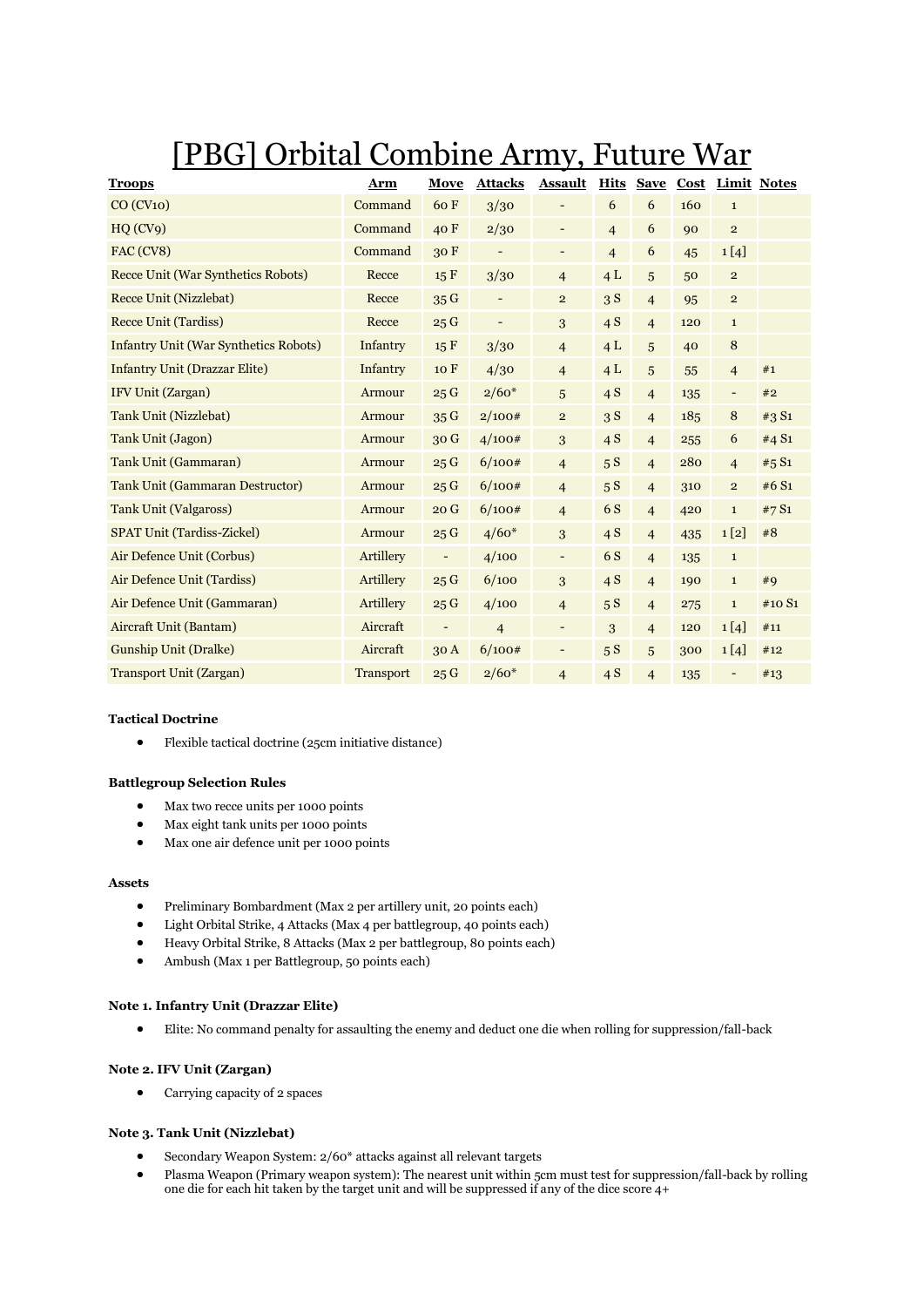- Pulse Weapon (Secondary weapon system): Each successive unit beyond the target is hit by a number of attacks one less than the previous attack value
- Anti-Aircraft Weapon (Secondary weapon system): May use against any airborne unit, including aircraft, gunships and dropships

# **Note 4. Tank Unit (Jagon)**

- Secondary Weapon System: 2/60\* attacks against all relevant targets
- Plasma Weapon (Primary weapon system): The nearest unit within 5cm must test for suppression/fall-back by rolling one die for each hit taken by the target unit and will be suppressed if any of the dice score 4+
- Pulse Weapon (Secondary weapon system): Each successive unit beyond the target is hit by a number of attacks one less than the previous attack value
- Anti-Aircraft Weapon (Secondary weapon system): May use against any airborne unit, including aircraft, gunships and dropships

#### **Note 5. Tank Unit (Gammaran)**

 Plasma Weapon (Primary weapon system): The nearest unit within 5cm must test for suppression/fall-back by rolling one die for each hit taken by the target unit and will be suppressed if any of the dice score 4+

#### **Note 6. Tank Unit (Gammaran Destructor)**

- Hyper-Velocity Penetrator (Primary weapon system): The save value of the target unit is reduced by one
- Plasma Weapon (Primary weapon system): The nearest unit within 5cm must test for suppression/fall-back by rolling one die for each hit taken by the target unit and will be suppressed if any of the dice score 4+

#### **Note 7. Tank Unit (Valgaross)**

- Secondary Weapon System: 4/100# attacks against all relevant targets
- Hyper-Velocity Penetrator (Primary weapon system): The save value of the target unit is reduced by one
- Plasma Weapon (Primary weapon system): The nearest unit within 5cm must test for suppression/fall-back by rolling one die for each hit taken by the target unit and will be suppressed if any of the dice score 4+
- Anti-Aircraft Weapon (Secondary weapon system): May use against any airborne unit, including aircraft, gunships and dropships

#### **Note 8. SPAT Unit (Tardiss-Zickel)**

- Secondary Weapon System: 12/100 attacks against all relevant targets
- Pulse Weapon (Primary weapon system): Each successive unit beyond the target is hit by a number of attacks one less than the previous attack value
- $\bullet$  High Impact Weapon (Secondary weapon system): Always hit the target on one less, so  $3+$  in the open,  $4+$  in partial cover and 5+ in full cover
- One-use only during the game (Secondary Weapon System)

#### **Note 9. Air Defence Unit (Tardiss)**

 Anti-Aircraft Weapon (Primary weapon system): May use against any airborne unit, including aircraft, gunships and dropships

#### **Note 10. Air Defence Unit (Gammaran)**

- Secondary Weapon System: 4/100# attacks against all relevant targets
- Anti-Aircraft Weapon (Primary weapon system): May use against any airborne unit, including aircraft, gunships and dropships
- Plasma Weapon (Secondary weapon system): The nearest unit within 5cm must test for suppression/fall-back by rolling one die for each hit taken by the target unit and will be suppressed if any of the dice score 4+

#### **Note 11. Aircraft Unit (Bantam)**

- Secondary Weapon System: 4/100# attacks against all relevant targets
- Auto-Linked Weapons (Secondary weapon system): May fire at a designated target within range

# **Note 12. Gunship Unit (Dralke)**

- Secondary Weapon System: 4/60\* attacks against all relevant targets
- Plasma Weapon (Primary weapon system): The nearest unit within 5cm must test for suppression/fall-back by rolling one die for each hit taken by the target unit and will be suppressed if any of the dice score 4+
- Pulse Weapon (Secondary weapon system): Each successive unit beyond the target is hit by a number of attacks one